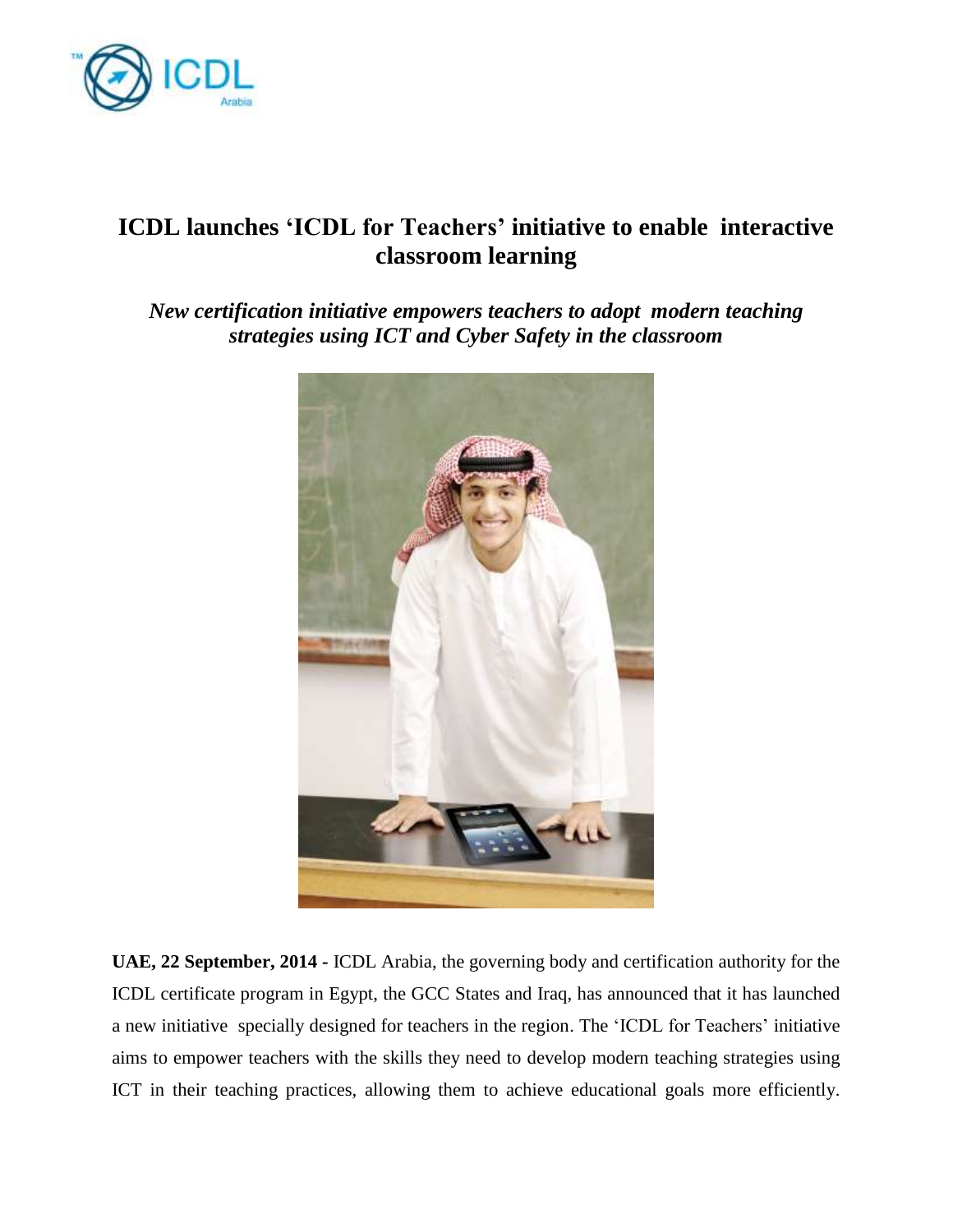

Enhanced ICT skills enable teachers to simplify routine tasks, such as planning lessons more efficiently; enhance communication with students and parents; improve collaboration between educators; and adopt cyber safety within the school environment.

The 'ICDL for Teachers' initiative enables the use of 'smart' classroom devices, such as smart boards, projectors, personal computers, and tablets by teachers for a more interactive learning experience. Aside from enabling them to use 'smart' technology in the classroom, the initiative will also enable teachers to become skilled with subjects such as IT Security including Cyber Safety, Online Collaboration, Project Planning and Social Media. Candidates will be awarded ICDL certificates upon successfully completing the course.

Jamil Ezzo, Director General of ICDL Arabia, said: "According to a recent research report, the recurring spend on education in the GCC is poised to reach USD 150 billion by 2016. The region's governments along with the support of the private sector are keen to upgrade facilities in the education sector to offer a better learning experience to its students because of its vital role in the region's growth and prosperity. International research has shown that ICT has a positive impact on students' performances and encourages them to become resourceful and learn independently. Technology makes lessons more retainable by employing a variety of different learning styles helping students digest information in new ways and improve their retention levels."

Ezzo stated that "We need to adopt radical changes in the classroom in order to improve the quality of education in our region. The traditional classroom and current practices are no longer effective and the ability to use common office applications is inadequate for the modern day classroom. We launched 'ICDL for Teachers,' as a new initiative to empower teachers with essential ICT skills to engage their students in learning using a variety of instructional methods and resources aided by technology."

ICDL Arabia is already working with Qatar Supreme Education Council and Bahrain Ministry of Education on empowering teachers with latest ICT skills, and is in talks with other Educational